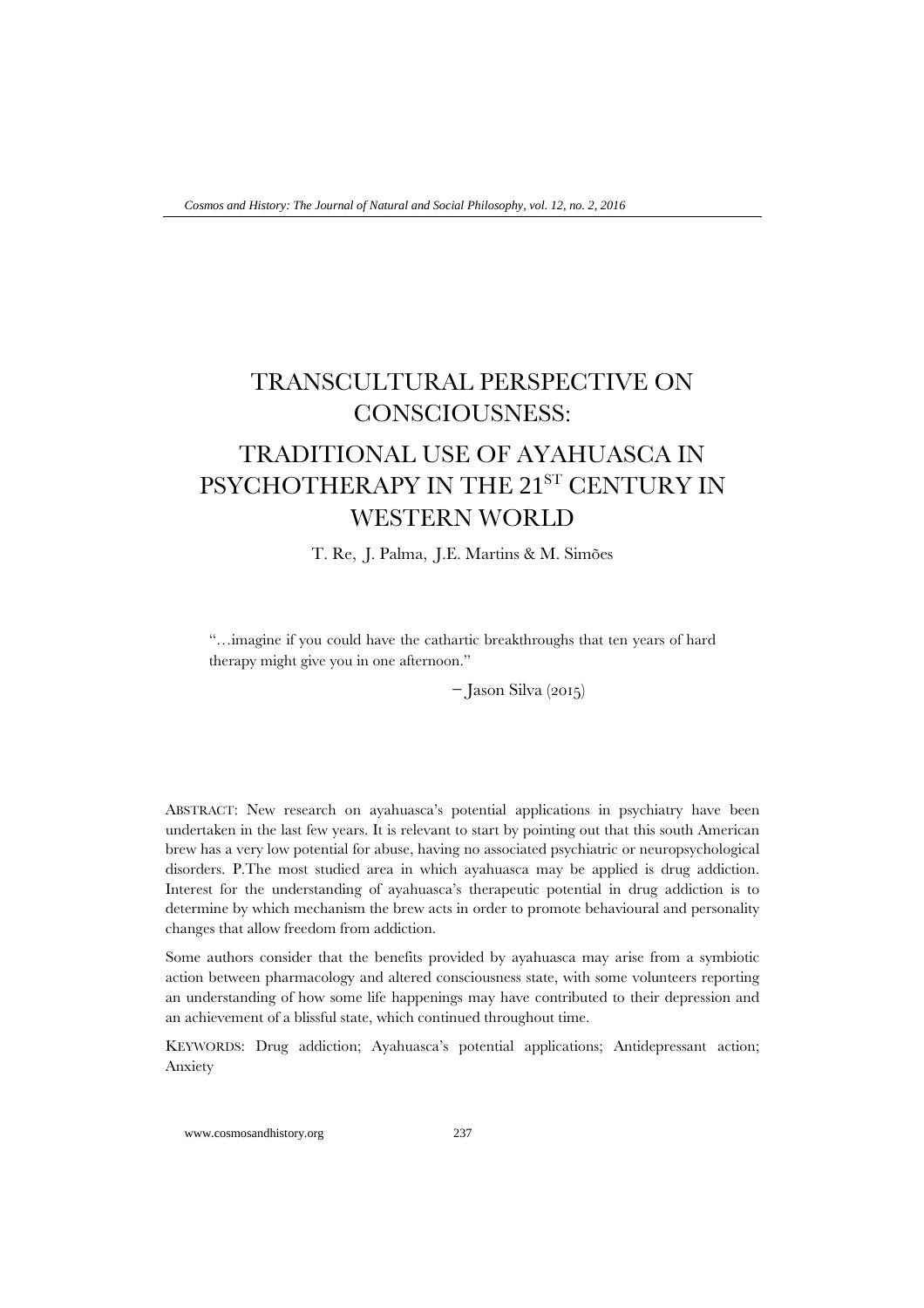New research on ayahuasca's potential applications in psychiatry and psychoteraphy have been undertaken in the last few years. It is relevant to start by pointing out that this south American brew has a very low potential for abuse, having no associated psychiatric or neuropsychological disorders (Grob et al., 1996; Da Silveira et al., 2005; Gable, 2007; Halpern et al., 2008; Fábregas et al., 2010).

The most studied area in which ayahuasca may be applied is drug addiction. A Canadian study conducted by Thomas *et al.* assessed the impact of having ayahuasca ceremonies integrated in a rehabilitation programme in the form of a retreat (Gabor Maté's *Working with Addiction and Stress*). For that, 12 volunteers were selected and assessed by several psychometric instruments: *Difficulty in Emotion Regulation Scale* (DERS), *Philadelphia Mindfulness Scale* (PHLMS), *Empowerment Scale* (ES), *Hope Scale* (HS), the *McGill Quality of Life* questionnaire and the *4 Week Substance Use Scale* (4WSUS), which were given at baseline and repeated two and four weeks after the retreat, as well as monthly for five months (Thomas et al., 2013). Furthermore, the *State of Consciousness Questionnaire* (SOCQ) was given immediately after the retreat. The referred instruments were chosen because their analysis fits the bio-psycho-social model of human behaviour, trauma and drug addiction: though them it is possible to assess four factors which influence the drug abuse pattern (Emotion Regulation, Mindfulness, Empowerment and Hopefulness). Furthermore, while the *McGill Quality of Life*  questionnaire is both a potential influencer of patterns of substance use and an outcome measure, the 4WSUS is the main outcome predictor, by assessing problematic substance use (Thomas et al., 2013).

Thomas *et al.* found out that the volunteers' score for the *McGill Quality of Life*  questionnaire increased with statistical significance over time, and consistently after a slight decrease between the first and third follow-ups (figure 1). Both Hopefulness and Mindfulness criteria had a linear and statistically significant increase (figure 2) (Thomas et al., 2013).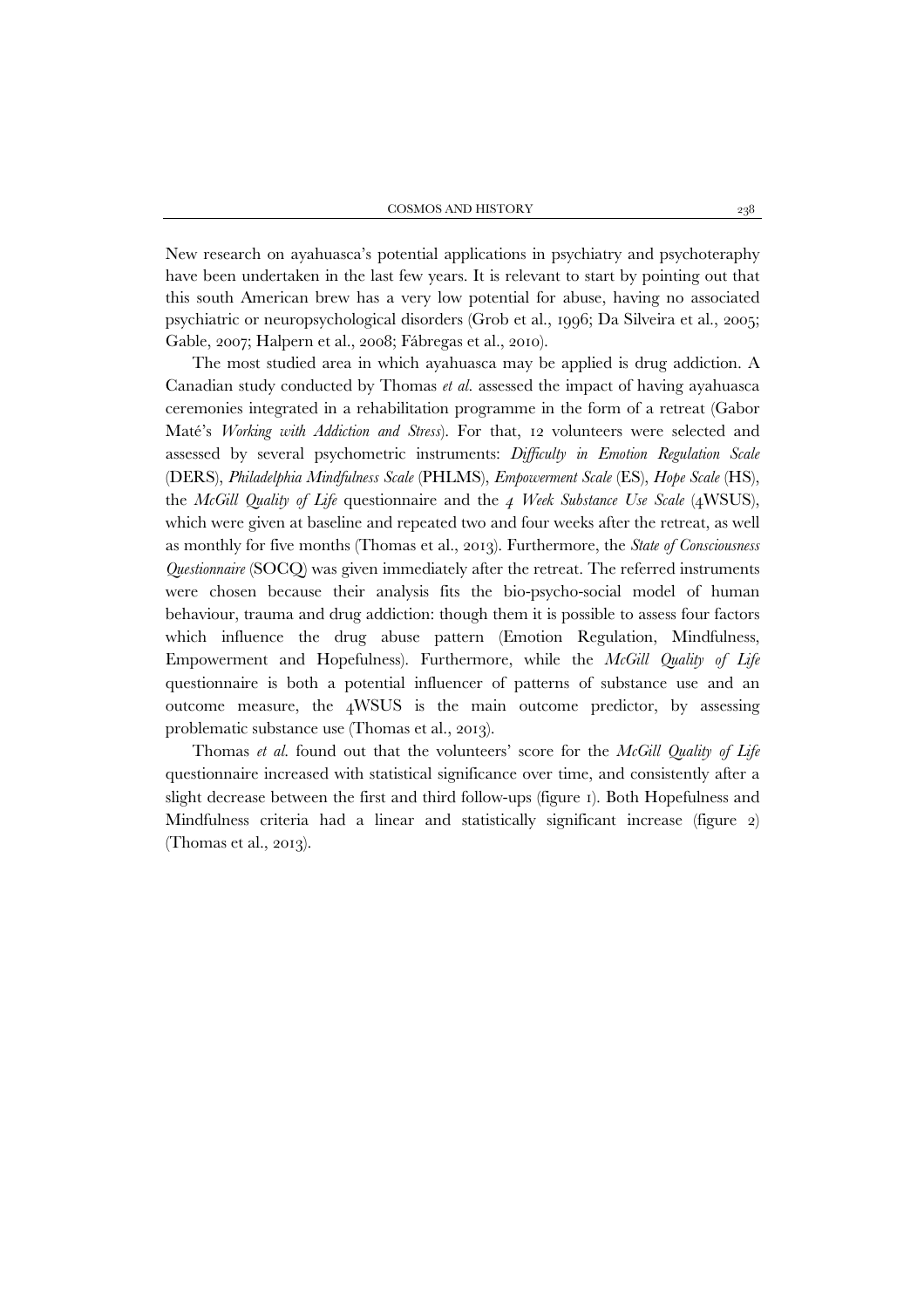





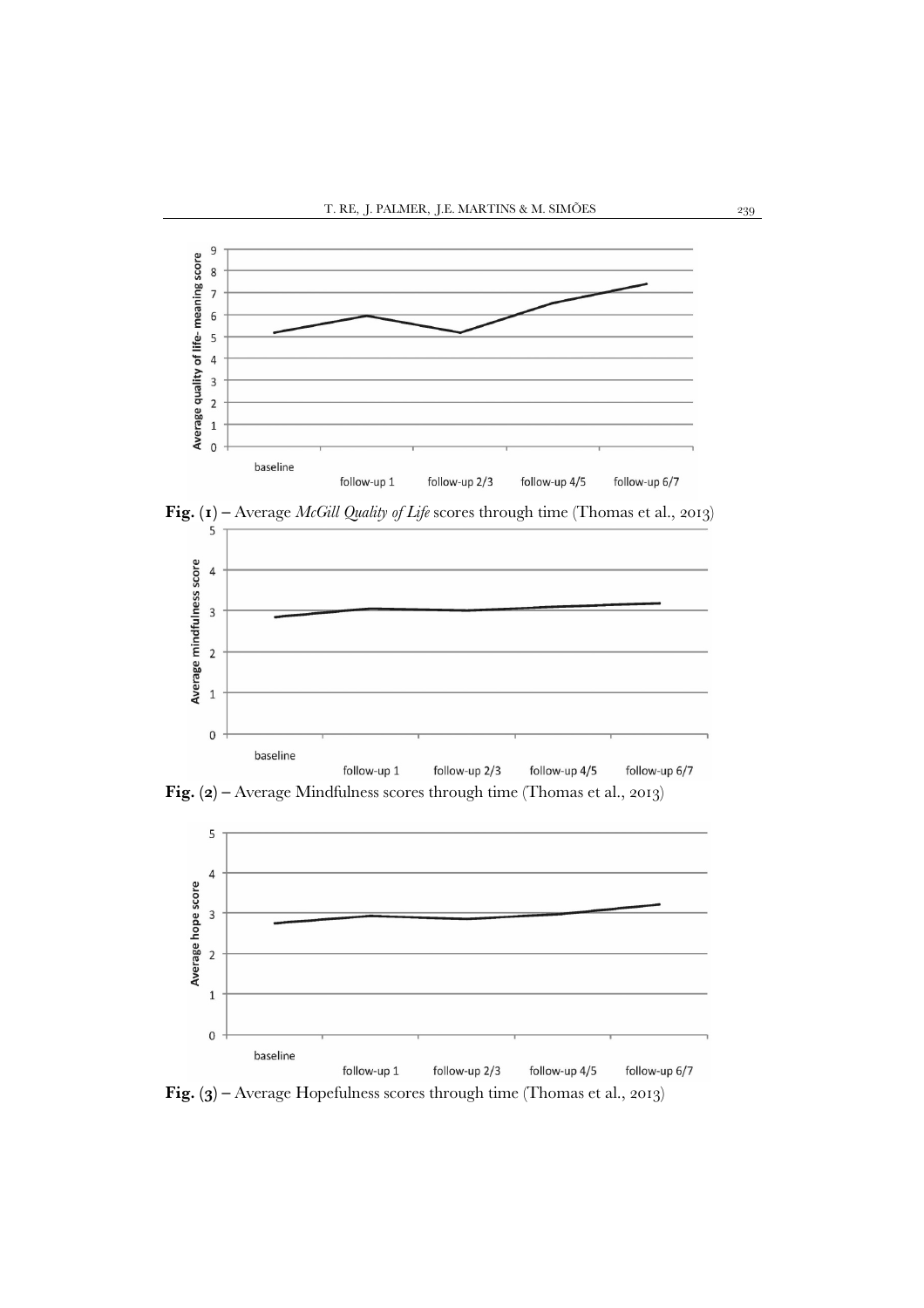Finally, it can be observed that the 4WSUS score decreased for all assessed drugs, having this decrease statistical significance for cocaine (figure 4). The only exceptions were *Cannabis*, sedatives and opiates, probably because these were medically prescribed to the subjects (Thomas et al., 2013).



**Fig. (4) –** Average 4WSUS scores for tobacco, alcohol, *Cannabis* and cocaine (Thomas et al., 2013)

It can be concluded that this therapy model seems to be associated with statistically significant improvements in factors which hold an inverse relationship with drug addiction (Thomas et al., 2013).

Interest for the understanding of ayahuasca's therapeutic potential in drug addiction is to determine by which mechanism the brew acts in order to promote behavioural and personality changes that allow freedom from addiction.

One hypothesis lays on ayahuasca's pharmacology. Currently, the well-accepted hypothesis regarding neurochemical mechanisms of addiction suggests a dopaminergic hyperactivity in the mesolimbic pathway. This pathways is constituted by three critical brain areas, the ventral tegmental area (VTA), a neuronal group which releases dopamine when subjected to internal or external stimuli associated with addictive behaviour, the nucleus accumbens (NA), which receives dopaminergic signals from the VTA and the prefrontal cortex (PFC), directly connected to the VTA and indirectly connected to the amygdala. It is proposed that ayahuasca may reduce the dopamine levels in the mesolimbic pathway through its action upon the serotonin receptors (Liester and Prickett, 2012).

Firstly, while DMT is regarded to be a full agonist of  $5HT_{2A}$  receptors, βcarbolines may also act as agonists of these receptors. It is also known that  $5HT_{2A}$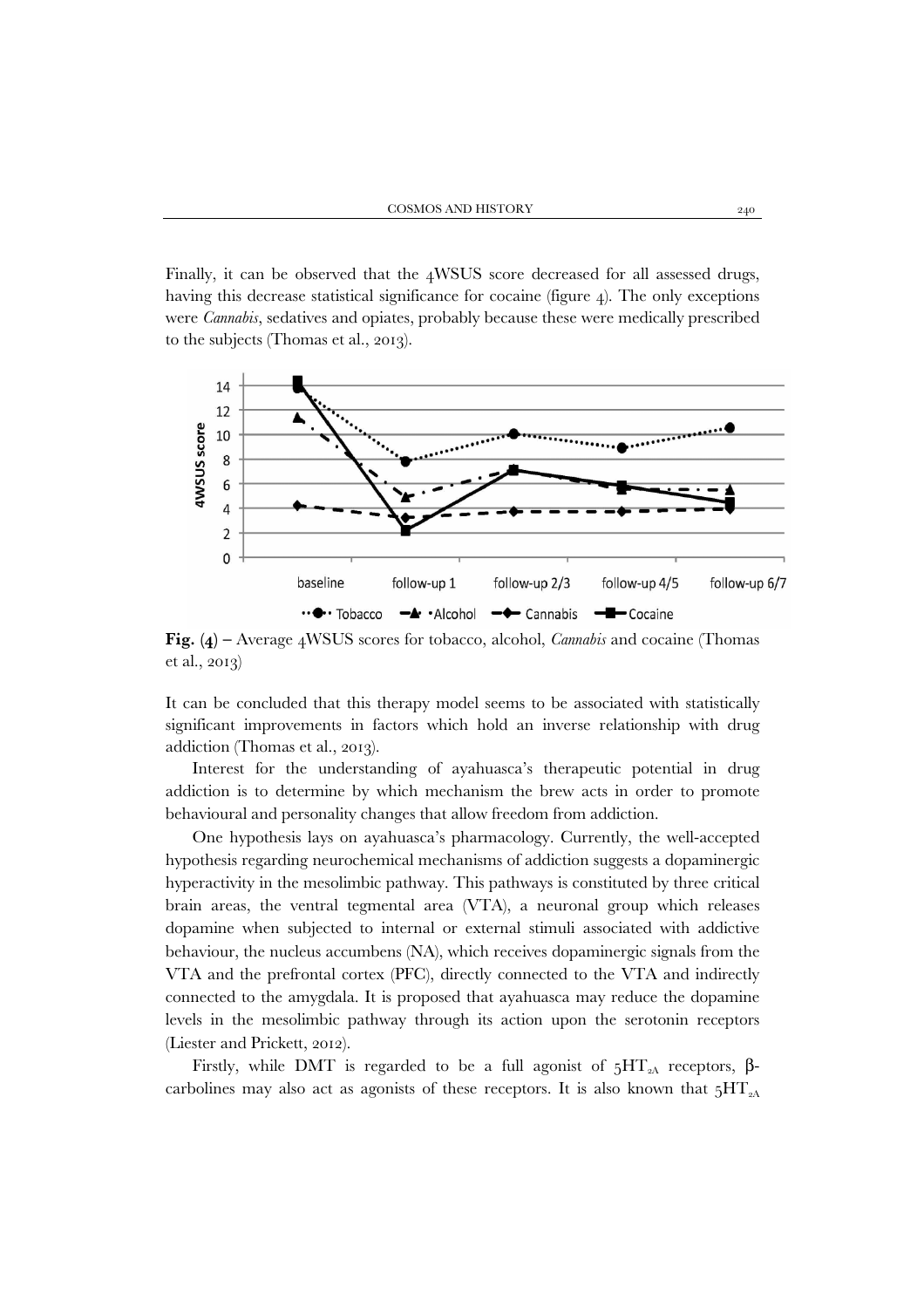stimulation reduces the dopaminergic levels in the mesolimbic, nigrostriatal and mesocortical pathways (Liester and Prickett, 2012), either because the agonism of postsynaptic  $5HT_{2A}$  receptors in dopaminergic pathways has a direct inhibitory effect on the dopamine release, or because of the existence of connexions among dopaminergic and serotoninergic pathways established through GABAergic interneurons, which inhibit dopamine release (Liester and Prickett, 2012).

Secondly, it is known that dopamine is the primary inhibitor of prolactin synthesis. Since  $5HT_{2A}$  agonism promotes prolactin synthesis (Liester and Prickett, 2012), it is fair to assume that this happens by dopamine inhibition. Regular ayahuasca users present high prolactin levels (McKenna, Callaway and Grob, 1998), which further supports this hypothesis.

Being so, it can be concluded that ayahuasca reduces dopaminergic activity in the mesolimbic pathway through the pharmacological actions of DMT and possibly βcarbolines.

Another therapeutic topic of interest resides on β-carbolines' action upon DATs, since these alkaloids inhibit DYRK1A, a kinase found in the striatum which act as an important modulator of dopaminergic transmission and in dopamine vesicles' endocytosis (Brierley and Davidson, 2012).

Considering that DYRK1A acts through the inhibition of DAT's membrane trafficking (Brierley and Davidson, 2012), β-carbolines may promote a balance between the intracellular and extracellular dopaminergic concentration by preventing the kinase's action. This happens since, with the inhibition of DYRK1A, a higher number of DAT will be available for dopamine reuptake, countering the kinetic turnover promoted by several drugs. This contributes to the decrease of excessive extracellular levels of this neurotransmitter and consequently to the compensatory increase of its maximum reuptake index.

Finally, some studies show that harmine and norhaman can reduce morphine withdrawal's biochemical effects upon tyrosine hydroxylase, reducing the symptoms of its abstinence syndrome, which can be generalized for all opiates withdrawal (Aricioglu-Kartal, Kayir and Uzbay, 2003; Miralles et al, 2005). Despite its explanation not being clear yet, it encompasses these β-carbolines' high affinity for imidazoline receptors, namely  $I_{2}$ , since another drug selective for these receptors, LSL, obtained a similar effect (Miralles et al, 2005).

However, the pharmacological mechanisms appear not to fully explain all of ayahuasca's potential. Another theory rises, based on the psychosomatic effects of this brew. In a extensive ayahuasca projects review, Loizaga-Velder obtained results which indicated that the involvement of certain individuals in ayahuasca's sessions would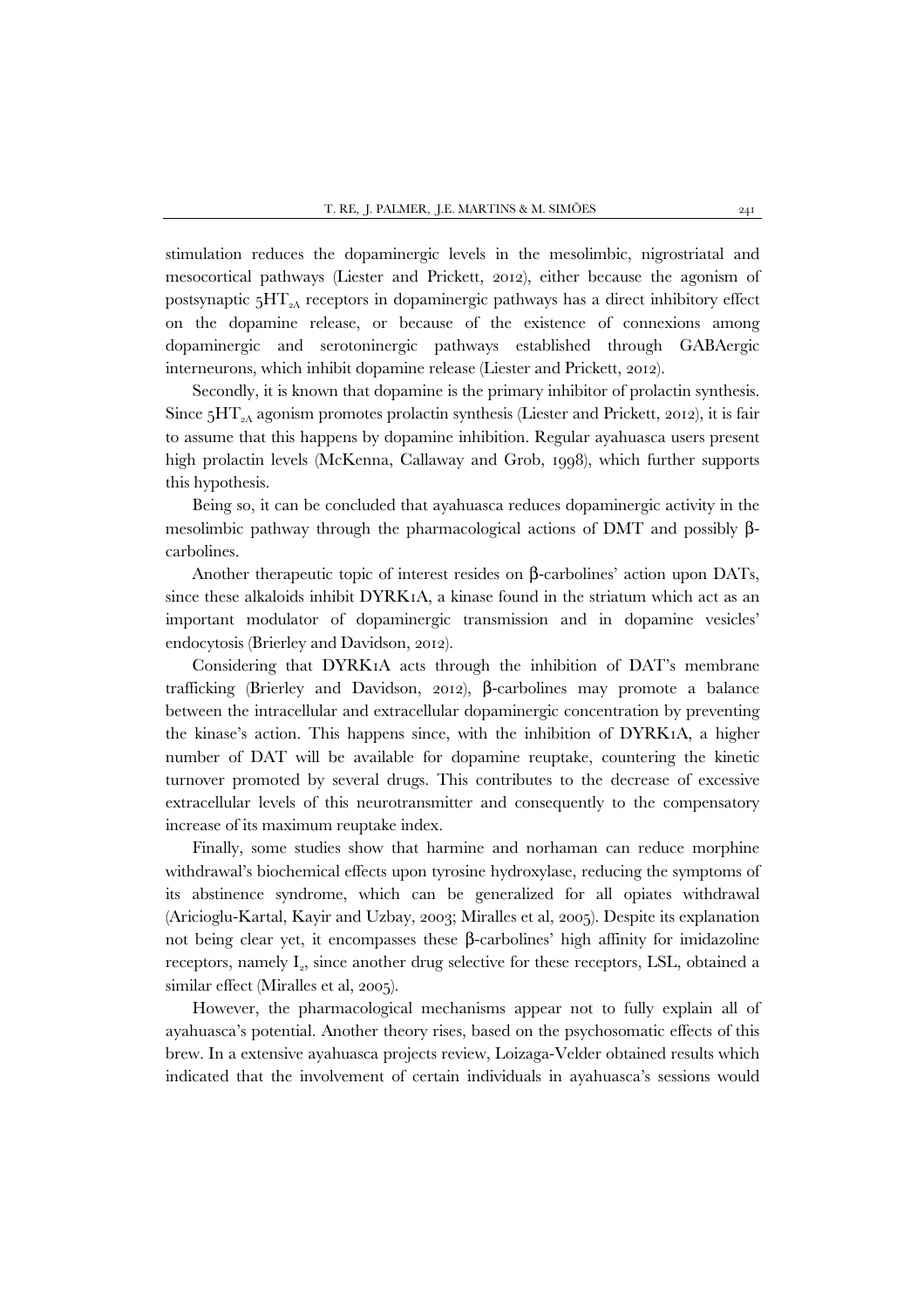lead to a lack or substantial reduction of drug use (Loizaga-Velder, 2013). It was possible to conclude that this brew can act as a catalyst for psychotherapeutic processes obtaining results in a shorter time, with greater efficacy and, at times, when other therapeutic strategies fail (Loizaga-Velder, 2013), given that there is an adequate set, setting and integration process (Loizaga-Velder and Verres, 2014). In order to explain the mechanisms by which this happens, three effect groups should be considered:

The first group includes ayahuasca's somatic effects. Emetic episodes, denominated *purges*, are commonly recounted after the brew's intake. Purges are reported to be powerful inductors of deep altered states of consciousness which together with the emetic episode itself, helps releasing psychological burdens, leading to a sensation of redemption, relieve, clarity and reduction of craving (Loizaga-Velder, 2013). A volunteer of a studies carried by Santos *et al.* declared having vomited large quantities of alcohol and cocaine (marães dos Santos and ano Holanda, 2006). More important than to understand whether this statement derives from a synesthetic process, a metaphorical hallucination or if the volunteer really felt the smell of alcohol and saw cocaine, is to realize the transformative potential that this experience had on the individual, who claims it was fundamental to solve her addiction problem (marães dos Santos and ano Holanda, 2006).

The second group relates to personal experience (Loizaga-Velder, 2013), being subdivided in psychobiographical and emotional effects. In the first subgroup, there are episodes in which traumatic live happenings are relived by the patient, however from a new, more integrated and functional perspective. It is possible, through these experiences to grasp how past choices and behaviours influence the present life situation (Liester and Prickett, 2012). Some volunteers reported that, through ayahuasca, they understood they were embarking upon a "selfdestructive lifestyle, which would inevitably lead to their ruin or even death, unless they operated a radical change on their personal conduct and orientation" (marães dos Santos and ano Holanda, 2006). Another type of ayahuasca's psychobiographical effect is the visualization of hypothetical future life situation which derive from their choices in the present (Liester and Prickett, 2012). It is also relevant to stress the facilitation of introspection, since ayahuasca's altered state of consciousness can lower the psychological defence mechanisms. Being directly confronted with their own behaviours and feelings in such personal way (since they derive directly from the self) instead of these being exposed through therapy (which often lead to denial), the patient is incapable of refuting their reality, embracing change (Loizaga-Velder, 2013).

In the emotional effects subgroup, it is important to highlight an increase in empathy, which improves communication and interpersonal relationships,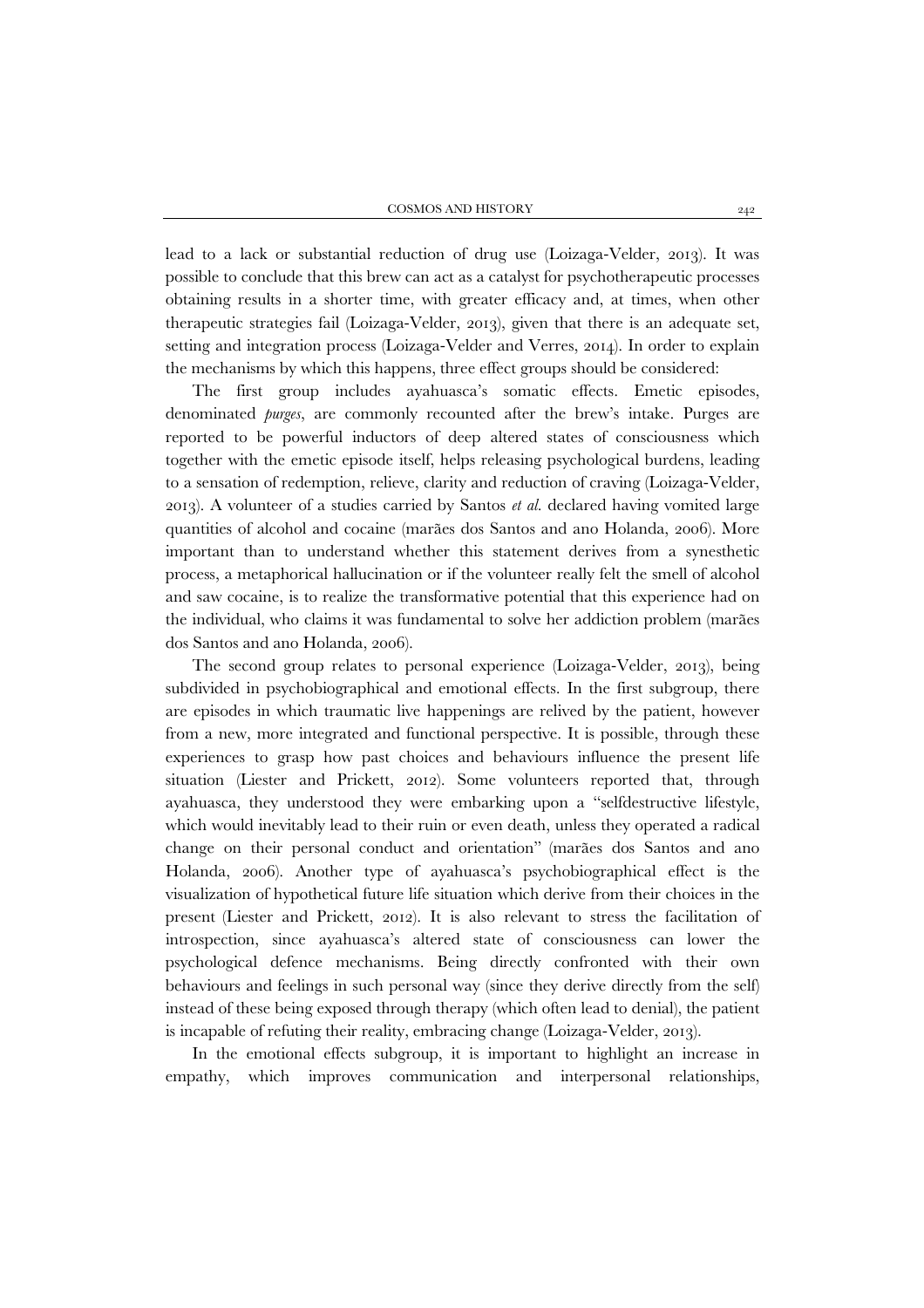contributing to a positive emotional feedback, which counteracts the isolation characteristic of drug addiction (Loizaga-Velder, 2013). Furthermore, ayahuasca is capable of generating catharses and abreactions (marães dos Santos and ano Holanda, 2006) with reparatory effects on the emotional level (Mabit, 2007).

Finally, the third group of effects act upon a transpersonal level, providing the patient with a connexion with Nature, contact with the Divine or the sense of being part of a Universal Consciousness (Loizaga-Velder, 2013), a feeling resembling the Hindu and Buddhist metaphorical concept of Indra's Net of Jewels. Generally, these experiences are preceded by an episode of quasi-death or ego death. Transpersonal experiences' efficacy lays on their capacity to elicit insights about the patients' personality: during ayahuasca's altered state of consciousness, the living of symbolic although seemingly real death followed by a contact with the Divine with properties of a *mysterium tremendum et fascinans*, promotes a reflexion of personal values (marães dos Santos and ano Holanda, 2006). Loizaga-Velder and Verres found out that 9 of the 14 interviewed stated that, with ayahuasca sessions, their cravings disappeared, having two thirds of them attributed this to the reflexion induced by transpersonal experiences (Loizaga-Velder and Verres, 2014). After the interviews, patients reach conclusions, which enable a growing sense that life has a meaning, usually connected with spirituality (Loizaga-Velder and Verres, 2014). Drug abuse is seen as a tragic mistake caused by a misunderstood spiritual longing for Transcendence (Berges and Fábregas, 2013). It can be argued that Transcendence is but an alteration of basal consciousness state, which is an integral part of human life, attainable without the use of psychoactive substances (though dreams, extreme pain, meditation…) (Mabit, 2007). Bearing in mind that these consciousness alterations are indispensable and represent a need for spiritual fulfilment, populations should be educated on how to access these Transcendence states in a safe and beneficial way. It is worthy noticing that despite a close relationship with entheogens, indigenous populations only suffered from collective drug abuse problems after contacting with Western societies and being subjected to acculturation (Mabit, 2007). This may have happened because indigenous people can easily integrate altered states of consciousness in their social, psychic and social structure, in a coherent manner for the individual and his reference group (Mabit, 2007). Such does not happen in Western culture, which tends to be selfreferring and lacking the spiritual and psychosocial tools. Therefore, the individual is "imprisioned" in a alluring state in which daily reality becomes insipid. Thus begins the process of dissociative dependence (Mabit, 2007).

Another set of conditions possibly treated with ayahuasca sessions are anxiety and panic disorders. The currently accepted first line treatment from such are SSRIs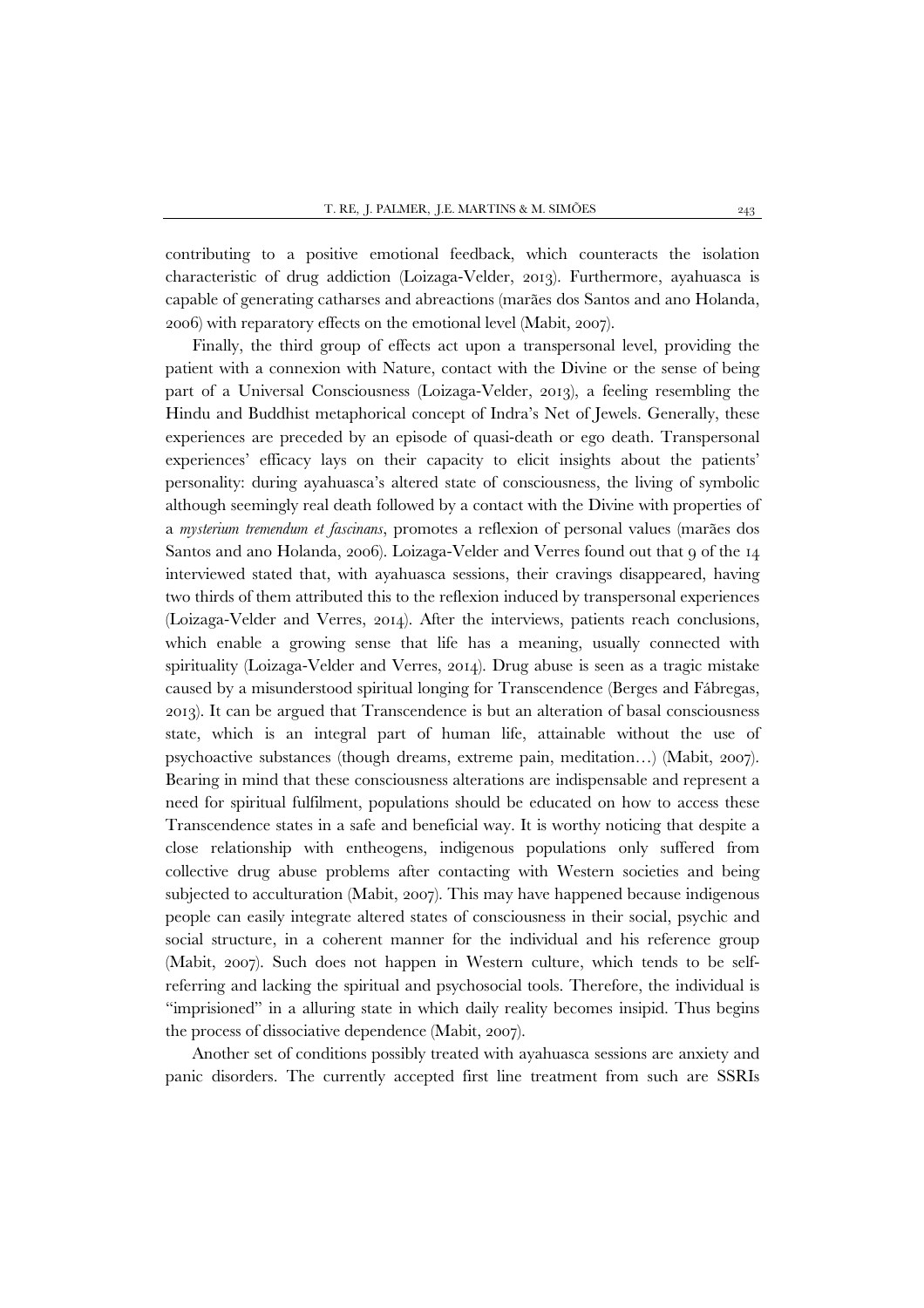(Bandelow et al., 2012, Baldwin et al., 2014). It is possible to be understood through the neuropharmacological action of these drugs that the disorders' symptoms are attenuated by a serotoninergic activation, promoted also by ayahuasca. In a study conducted by Santos *et al.*, 9 volunteers with more than 10 years of experience with ayahuasca sessions taken each two weeks were surveyed through the State-Trait Anxiety Inventory (STAI), Anxiety Sensitivity Index (ASI-R) and Beck Hopelessness Scale (BHS) (Santos et al., 2007), R. G . The three instruments were filled by all at the beginning of the experiment, after the volunteers drank a placebo resembling ayahuasca. The methodology was repeated for the following two weeks, with either placebo or ayahuasca given to participants before answering the questionnaires. The results show a statistically significant decrease in despair and panic, measured respectively by BHS and ASI-R, without, however, affecting anxiety traits (STAI) (figure 5) (Santos et al., 2007). Regarding this, it can be argued that volunteers began the study with low levels of anxiety, therefore ayahuasca's potential to reduce anxiety would not be detected (Santos et al., 2007).



**Fig.** (5) – Mean of changing scores from baseline to experimental sessions across the four different test. A positive delta-value shows a reduction in score, while a negative value reflects its increase. Asterisk (\*) indicates a statistically difference between vehicle and ayahuasca treatments with a significance level of  $P \le 0.05$  (Santos et al., 2007)

The results can be caused by the pharmacological properties of both DMT and  $\beta$ carbolines, namely their effect upon serotonin receptors and MAO-A, respectively (Santos et al., 2007).

Finally, there is an apparent benefit from ayahuasca's consumption for major depressive disorder. In a study conducted by Osório *et al.* on six volunteers with clinical diagnosis of treatment-refractory depression, several mood-related psychometric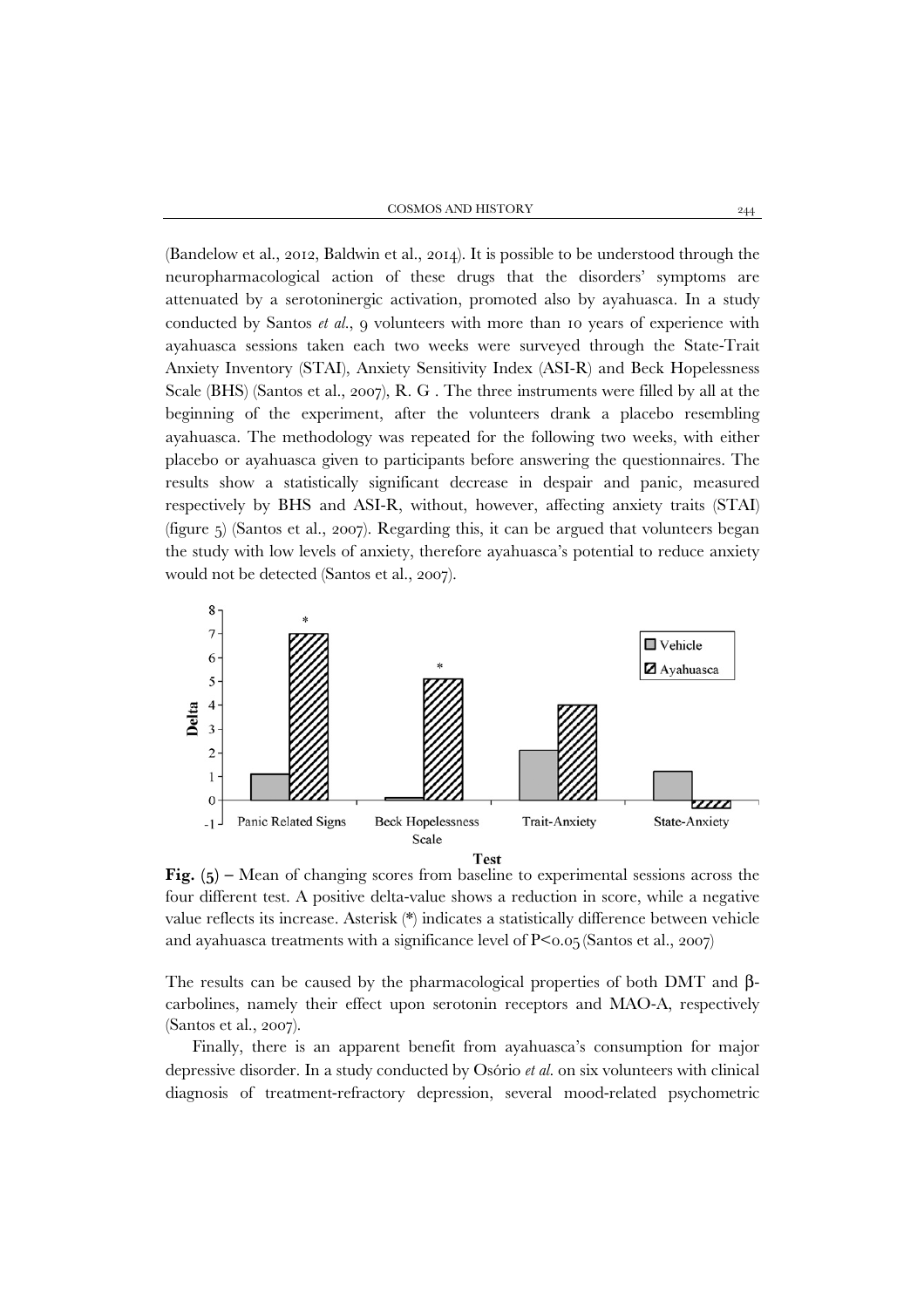parameters were assessed using the Brief Psychiatric Rating Scale (BPRS), Young Mania Rating Scale (YMRS), Hamilton Rating Scale for Depression (HAM-D) and Montgomery-Åsberg Depression Rating Scale (MADRS) before and several times after (from 40 minutes to 21 days) a single ayahuasca consumption (Osório et al., 2015). HAM-D and MADRS suffered a similar variation pattern, decreasing continuously until the fourteenth day and having a statistically significant score reduction at the last checkpoint (figure 6) (Osório et al., 2015). There was also reported a decrease in BPRS, manly the parameter which measures anxious depressive symptoms (BPRS-AD), supporting antidepressant and anxiolytic effects of ayahuasca (Osório et al., 2015).



**Fig. (6) –** Temporal distribution of mean scores on the HAM-D, MADRS, and YMRS (Osório et al., 2015)

This acute antidepressant action, as well as the maintenance of results 21 days after a single dose intake is one of the most promising aspects of ayahuasca use in this context, since current medical therapy takes 2 to 4 weeks before reaching its peak effect and patients usually enter remission after 6 weeks (Liester and Prickett, 2012; Baldwin et al., 2014) (Osório et al., 2015). It is also worthy to highlight that ayahuasca had promising results in conditions which failed to respond to conventional treatment, being this demonstrated in other two studies (de Lima Osório, 2011; Sobiecki, 2013).

The mechanisms of action may again reside on ayahuasca's effect on the 5HT receptors (Ray, 2010) and on MAO-A inhibition by β-carbolines (Riba et al., 2003), which increase the availability of serotonin and other monoamines involved in the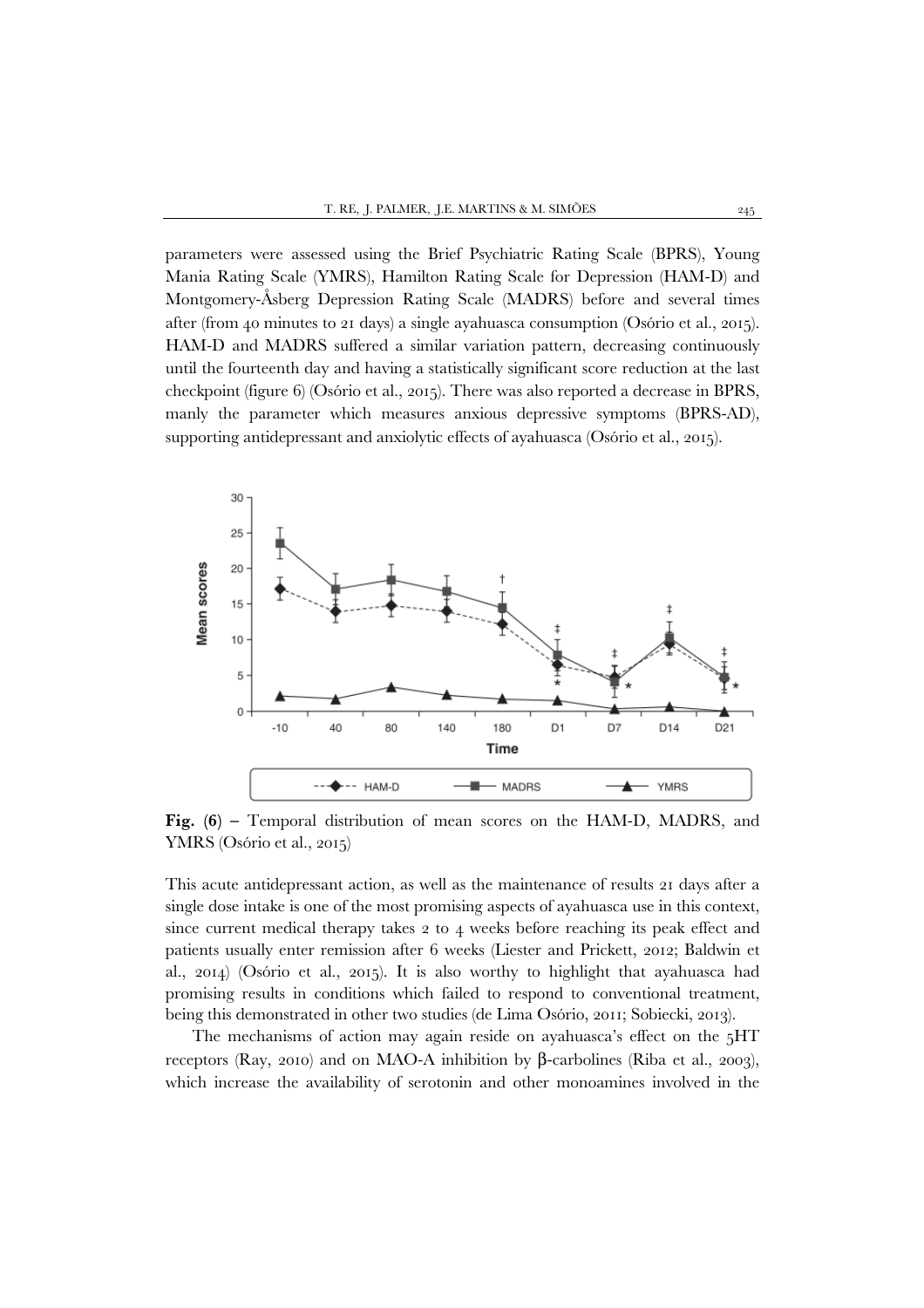etiology of depression. Furthermore, a study showed a decrease in BOLD signals in structures of the Default Mode Network (DMN), such as the anterior and posterior cingulate cortex, medial prefrontal cortex, precuneus and in the inferior parietal lobe after ayahuasca intake (Palhano-Fontes et al., 2014). A study by Sheline *et al.* reported a hyperactivation of DMN in major depressive disorder, probably because this condition is associated with a pathological inability for DMN to regulate self-referencial activity in an appropriate way (Sheline et al., 2009).

Some authors consider that the benefits provided by ayahuasca may arise from a symbiotic action between pharmacology and altered consciousness state, with some volunteers reporting an understanding of how some life happenings may have contributed to their depression and an achievement of a blissful state, which continued throughout time.

Re T.<sup>3</sup>, Palma J.<sup>1</sup>, Martins J.E.<sup>1,2</sup>, Simões M.<sup>1,2</sup> 'LIMMIT lab, Faculty of Medicine, University of Lisbon, Portugal 2 Mind-Brain College, University of Lisbon, Lisbon, Portugal 3 Tania Re Unesco Chair "Anthropology of Health, Biosphere and Healing Systems"

Contact: Dr Tania Re Psicologa - Antropologa IT +39 331 5083446 [tania.re77@gmail.com](mailto:tania.re77@gmail.com) [www.taniare.org](http://www.taniare.org/) Cattedra UNESCO "Antropologia della Salute, Biosfera e Sistemi di cura" - Università degli Studi di Genova <http://www.cattedraunesco.sdf.unige.it/> Centro di Riferimento Regionale per la Fitoterapia - Toscana <http://www.cerfit.org/il-nostro-centro/> Mimondo <http://www.mimondo.it/tania-re/> LIMMIT - Mind and Matter Laboratory - Lisbona [www.limmit.org](http://www.limmit.org/)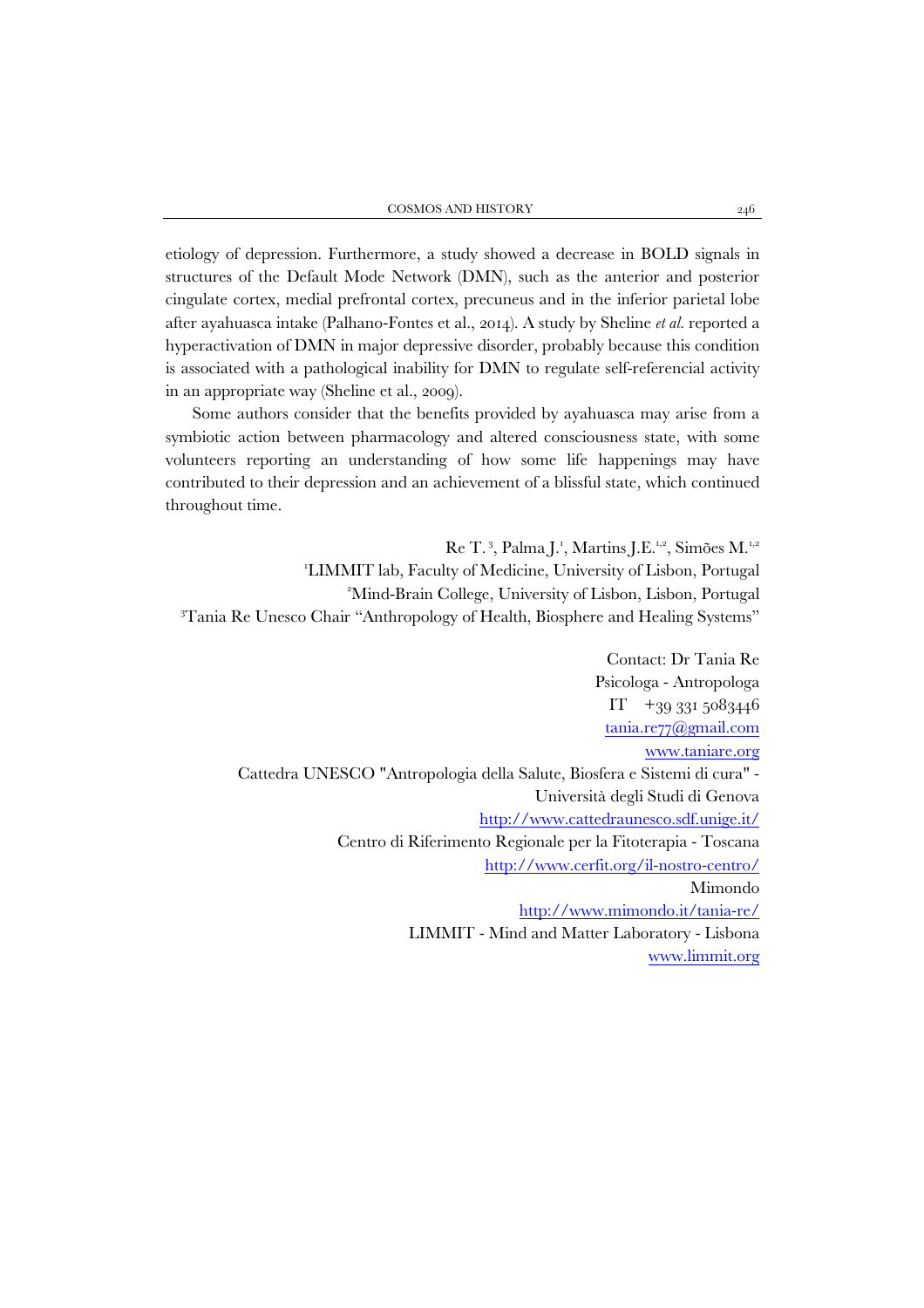REFERENCES:

- Anderson, B. T. (2012). Ayahuasca as antidepressant? Psychedelics and styles of reasoning in psychiatry. *Anthropology of Consciousness*, 23(1), 44-59.
- Aricioglu-Kartal, F., Kayır, H., & Uzbay, I. T. (2003). Effects of harman and harmine on naloxone-precipitated withdrawal syndrome in morphine-dependent rats. *Life sciences*, 73(18), 2363-2371.
- Baldwin, D. S., Anderson, I. M., Nutt, D. J., Allgulander, C., Bandelow, B., den Boer, J. A., ... & Malizia, A. (2014). Evidence-based pharmacological treatment of anxiety disorders, post-traumatic stress disorder and obsessive-compulsive disorder: a revision of the 2005 guidelines from the British Association for Psychopharmacology. *Journal of Psychopharmacology*, 28(5), 403-439.
- Bandelow, B., Sher, L., Bunevicius, R., Hollander, E., Kasper, S., Zohar, J., & Möller, H. J. (2012). Guidelines for the pharmacological treatment of anxiety disorders, obsessive–compulsive disorder and posttraumatic stress disorder in primary care. *International journal of psychiatry in clinical practice*, 16(2), 77-84.
- Berges, X. F., & Fábregas, J. M. (2013). 19. Experiencia de un tratamiento con ayahuasca para las drogodependencias en al amazonia brasileña. In *Ayahuasca y salud* (pp. 392-423).
- Brierley, D. I., & Davidson, C. (2012). Developments in harmine pharmacology— Implications for ayahuasca use and drug-dependence treatment. *Progress in neuropsychopharmacology and biological psychiatry*, 39(2), 263-272.
- Da Silveira, D. X., Grob, C. S., de Rios, M. D., Lopez, E., Alonso, L. K., Tacla, C., & Doering-Silveira, E. (2005). Ayahuasca in adolescence: a preliminary psychiatric assessment. *Journal of psychoactive drugs*, 37(2), 129-133.
- de Lima Osório, F., de Macedo, L. R. H., de Sousa, J. P. M., Pinto, J. P., Quevedo, J., de Souza Crippa, J. A., & Hallak, J. E. C. (2011). 5. The therapeutic potential of harmine and ayahuasca in depression: Evidence from exploratory animal and human studies. *The ethnopharmacology of ayahuasca*, 75-85.
- Fábregas, J. M., González, D., Fondevila, S., Cutchet, M., Fernández, X., Barbosa, P. C. R., ... & Bouso, J. C. (2010). Assessment of addiction severity among ritual users of ayahuasca. *Drug and alcohol dependence*, 111(3), 257-261.
- Gable, R. S. (2007). Risk assessment of ritual use of oral dimethyltryptamine (DMT) and harmala alkaloids. *Addiction*, 102(1), 24-34.
- Grob, C. S., McKenna, D. J., Callaway, J. C., Brito, G. S., Neves, E. S., Oberlaender, G., ... & Strassman, R. J. (1996). Human psychopharmacology of hoasca, a plant hallucinogen used in ritual context in Brazil. *The Journal of nervous and mental disease*, 184(2), 86-94.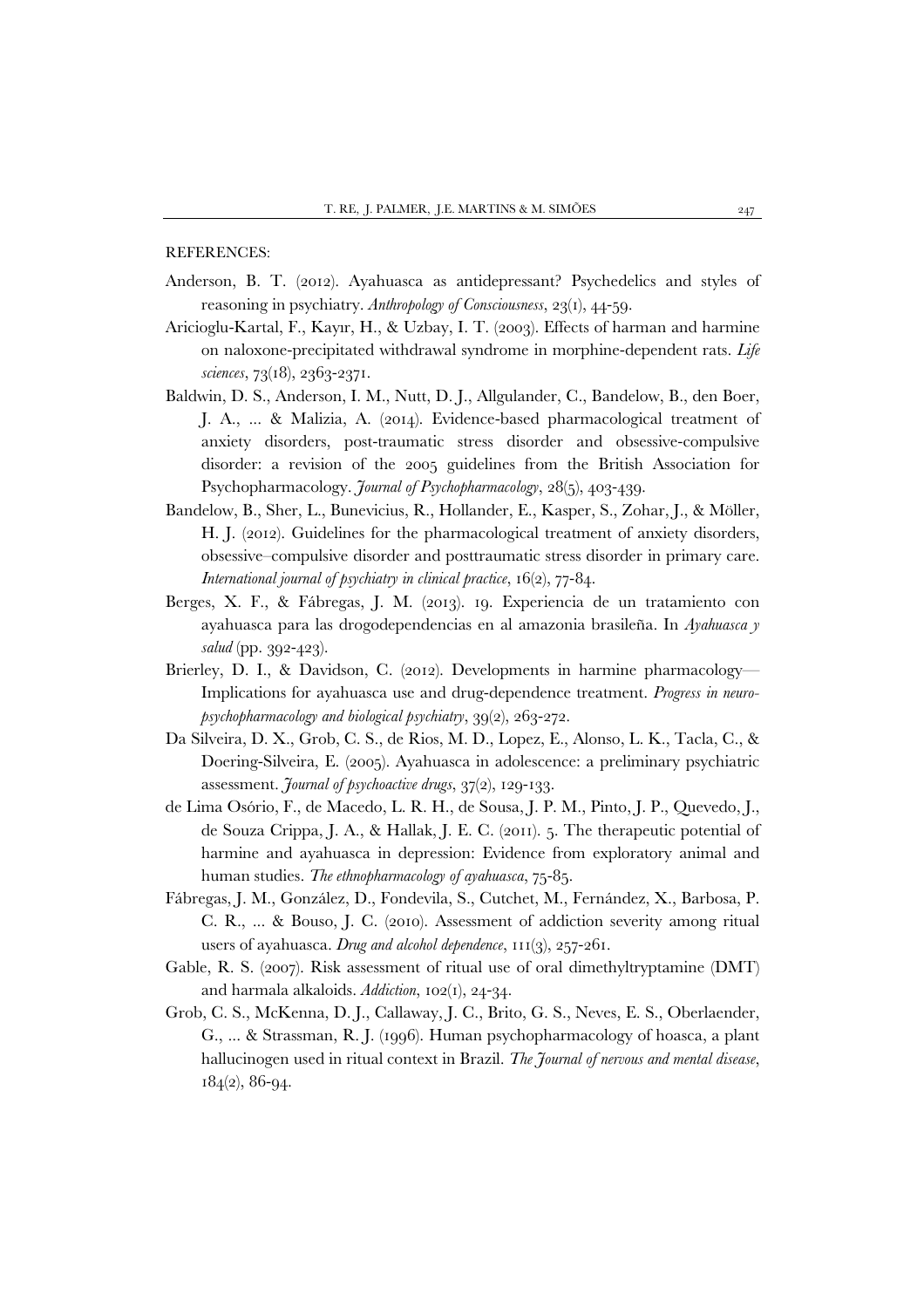- Halpern, J. H., Sherwood, A. R., Passie, T., Blackwell, K. C., & Ruttenber, A. J. (2008). Evidence of health and safety in American members of a religion who use a hallucinogenic sacrament. *Medical Science Monitor*, 14(8), SR15-SR22.
- Liester, M. B., & Prickett, J. I. (2012). Hypotheses regarding the mechanisms of ayahuasca in the treatment of addictions. *Journal of psychoactive drugs*, 44(3), 200- 208.
- Loizaga-Velder, A. (2013). A psychotherapeutic view on therapeutic effects of ritual ayahuasca use in the treatment of addiction. *MAPS Bulletin*, 23(1), 36-40.
- Loizaga-Velder, A., & Verres, R. (2014). Therapeutic effects of ritual ayahuasca use in the treatment of substance dependence—qualitative results. *Journal of psychoactive drugs*, 46(1), 63-72.
- Mabit, J. (2007). Ayahuasca in the treatment of addictions. *Psychedelic medicine: New evidence for hallucinogenic substances as treatments*, 2, 87-105.
- marães dos Santos, R. G., & ano Holanda, A. (2006). Ayahuasca e redução do uso abusivo de psicoativos: eficácia terapêutica?. *Psicologia: Teoria e Pesquisa*, 22(3), 363- 370.
- McKenna, D. J., Callaway, J. C., & Grob, C. S. (1998). The scientific investigation of Ayahuasca: a review of past and current research. *The Heffter Review of Psychedelic Research*, 1(65-77).
- Miralles, A., Esteban, S., Sastre-Coll, A., Moranta, D., Asensio, V. J., & García-Sevilla, J. A. (2005). High-affinity binding of β-carbolines to imidazoline I 2B receptors and MAO-A in rat tissues: Norharman blocks the effect of morphine withdrawal on DOPA/noradrenaline synthesis in the brain. *European journal of pharmacology*, 518(2), 234-242.
- Osório, F. D. L., Sanches, R. F., Macedo, L. R., dos Santos, R. G., Maia-de-Oliveira, J. P., Wichert-Ana, L., ... & Hallak, J. E. (2015). Antidepressant effects of a single dose of ayahuasca in patients with recurrent depression: a preliminary report. *Revista Brasileira de Psiquiatria*, 37(1), 13-20.
- Palhano-Fontes, F., Alchieri, J. C., Oliveira, J. P. M., Soares, B. L., Hallak, J. E., Galvao-Coelho, N., & de Araujo, D. B. (2014). The therapeutic potentials of ayahuasca in the treatment of depression. In *The therapeutic use of ayahuasca,* 23-39. Springer Berlin Heidelberg.
- Ray, T. S. (2010). Psychedelics and the human receptorome. *PLoS One*, 5(2), e9019.
- Riba, Jordi, et al. "Human pharmacology of ayahuasca: subjective and cardiovascular effects, monoamine metabolite excretion, and pharmacokinetics." *Journal of Pharmacology and Experimental Therapeutics,* 306.1 (2003): 73-83.